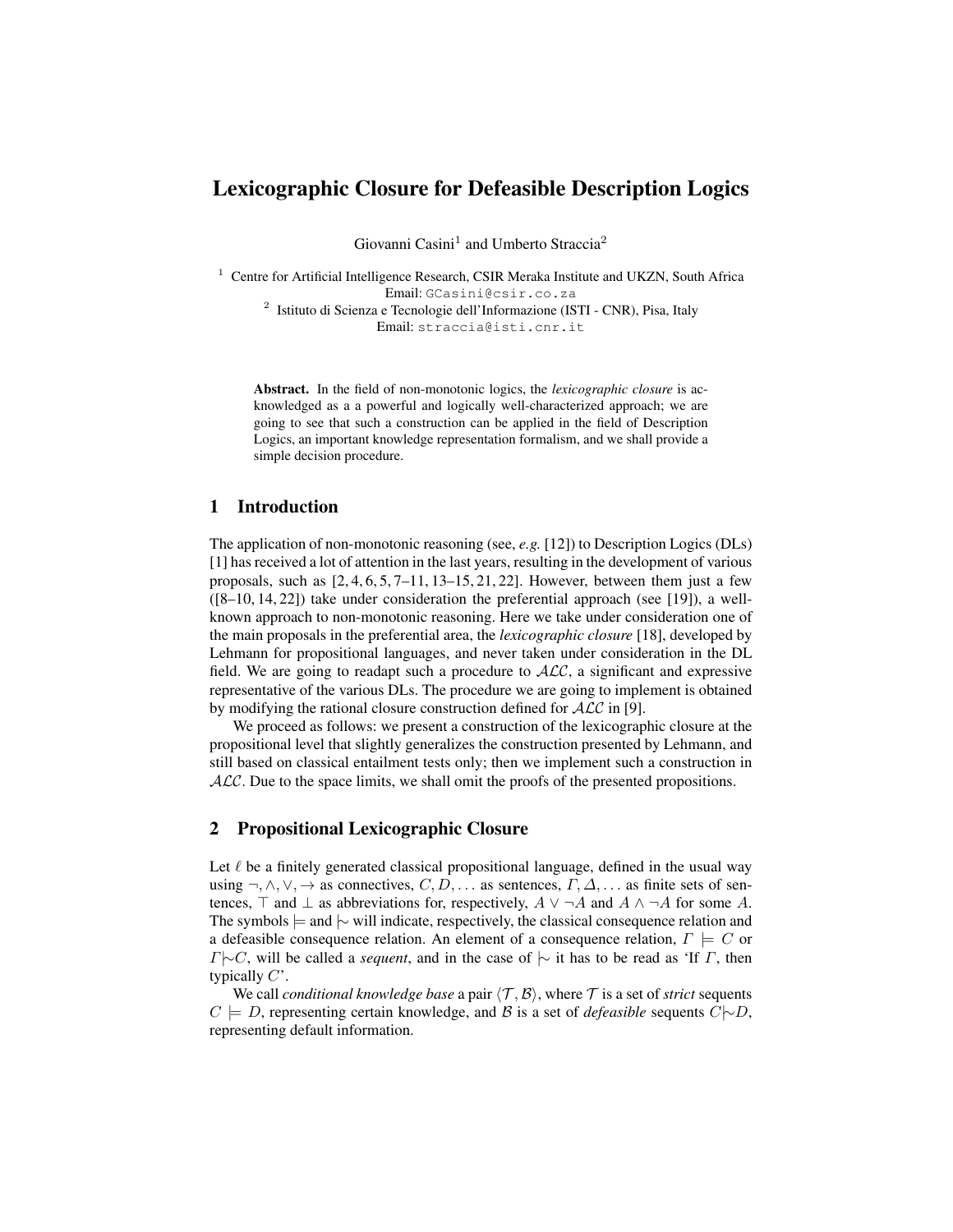*Example 1.* The typical 'penguin' example can be encoded as <sup>3</sup>:  $K = \langle T, B \rangle$  with  $T =$  ${P \models B}$  and  $B = {P \rightarrow F, B \rightarrow F}.$   $\Box$ 

In what follows we are going to present a slight generalization of Lehmann's procedure [18], that is, a non-monotonic reasoning procedure that relies on a decision procedure  $f$  for  $\equiv$  only. We then suggest how to transpose such an approach into the framework of DLs.

In the present section we shall proceed in the following way: first, we define the notion of *rational consequence relation* (see *e.g.* [17]) and we present the notions of *rational* and *lexicographic closure*; then, we describe a procedure to build a *lexicographic closure* of a conditional knowledge base.

Rational Consequence Relations. The preferential approach is mainly based the identification of the structural properties that a well-behaved (both from the intuitive and the logical point of view) non-monototonic consequence relation should satisfy. Between the possible interesting options, a particular relevance has been given to the group of properties characterizing the class of *rational consequence relations* (see [17]). A consequence relation  $\sim$  is *rational* iff it satisfies the following properties:

| $(REF)$ $C\sim C$ |                                                                                                         | Reflexivity                                                                     |                                                                                       |                  |
|-------------------|---------------------------------------------------------------------------------------------------------|---------------------------------------------------------------------------------|---------------------------------------------------------------------------------------|------------------|
|                   |                                                                                                         | (CT) $\frac{C \sim D \quad C \land D \sim F}{C \sim F}$ Cut (Cumulative Trans.) | (RW) $\frac{C\cap D}{C\cap F}$ Right Weakening                                        |                  |
|                   | (CM) $\frac{C \sim D \quad C \sim F}{C \land D \sim F}$                                                 | <b>Cautious Monotony</b>                                                        | (OR) $\frac{C \uparrow F \quad D \uparrow F}{C \lor D \uparrow F}$                    | Left Disjunction |
|                   | (LLE) $\frac{C \triangleright F \models C \leftrightarrow D}{D \triangleright F}$ Left Logical Equival. |                                                                                 | $(RM)$ $\frac{C \nmid P \cap C \nmid P \cap D}{C \wedge D \nmid P}$ Rational Monotony |                  |

We refer the reader to [19] for an insight of the meaning of such rules. (RM) is generally considered as the strongest form of monotonicity we can use in the characterization of a reasoning system in order to formalise a well-behaved form of defeasible reasoning. The kind of reasoning we want to implement applies at the level of sequents: let  $\mathcal{B} = \{C_1 | \negthickspace \sim E_1, \ldots, C_n | \negthickspace \sim E_n\}$  be a conditional knowledge base; we want the agent to be able to reason about the defeasible information at its disposal, that is, to be able to derive new sequents from his conditional base.

Semantically, rational consequence relations can be characterized by means of a particular kind of possible-worlds model, that is, ranked preferential models, but we shall not deepen the connection with such a semantical characterization here (see [17]). Except for (RM), all the above properties are *closure properties*, that is, they are preserved under intersection of the consequence relations, allowing for the definition of a notion of entailment (see [16]), called *preferential closure*; on the other hand, (RM) is not preserved under intersection, and not every rational consequence relation describes a desirable and intuitive form of reasoning. Two main constructions have been proposed to define interesting and well-behaved rational consequence relations: the rational closure in [17], and the lexicographic closure in [18].

Lehmann and Magidor's *rational closure* operation behaves in an intuitive way and it is logically strongly characterized (we refer the reader to [17, 9] for a description of

<sup>&</sup>lt;sup>3</sup> Read *B* as 'Bird', *P* as 'Penguin' and *F* as 'Flying'.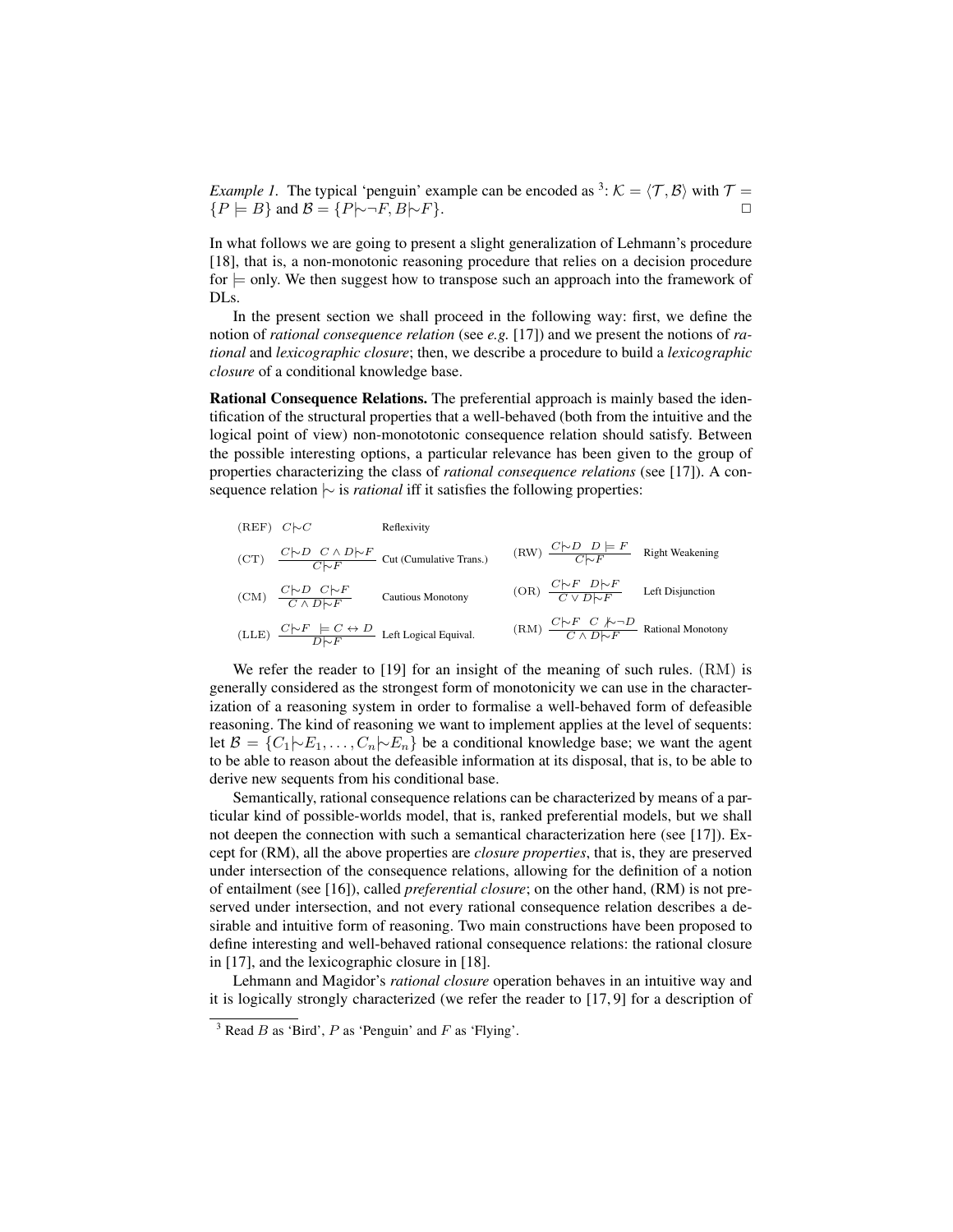rational closure). Notwithstanding, rational closure is considered a too weak form of reasoning, since often we cannot derive intuitive conclusions from our premises. The main problem of the rational closure is that if an individual falls under an atypical subclass (for example, *penguins* are an atypical subclass of *birds*, since they do not fly), we cannot associate to it *any* of the typical properties characterizing the superclass.

*Example 2.* Consider the KB in example 1, and add to the set B the sequent B $\sim$ T (read  $T$  as 'Has feathers'). Even if it would be desirable to conclude that penguins have feathers ( $P\sim T$ ), in the rational closure it is not possible, since penguins, being atypical birds, are not allowed to inherit *any* of the typical properties of birds.

Rational closure fails to respect the *presumption of independence* ([18], pp.63-64): even if a class does not satisfy a typical property of a superclass, we should presume that it behaves in a typical way w.r.t. the other properties, if not forced to conclude the contrary. In an attempt to overcome such a shortcoming, Lehmann has proposed in [18] a possible extension of rational closure, in order to preserve the desirable logical properties of rational closure, but augmenting in an intuitive way its inferential power.

Lexicographic Closure. In this paragraph we are going to present the procedure to define the lexicographic closure of a conditional knowledge base. Our procedure just slightly generalizes the one in [18], considering also knowledge bases  $K = \langle T, B \rangle$  with a strict part  $\mathcal T$ .

The essence of the procedure to build the lexicographic closure of  $K$  consists in transforming  $\langle T, \mathcal{B} \rangle$  into a KB  $\langle \Phi, \Delta \rangle$ , where  $\Phi$  and  $\Delta$  are sets containing formulae instead of sequents; that is,  $\Phi$  contains what we are informed to be *necessarily* true, while ∆ contains the formulae we consider to be *typically*, but not necessarily true. Once we have defined the pair  $\langle \Phi, \Delta \rangle$ , we can easily define from it the lexicographic closure of  $K$ .

So, consider  $\langle \mathcal{T}, \mathcal{B} \rangle$ , with  $\mathcal{B} = \{C_1 | \neg E_1, \dots, C_n | \neg E_n\}$ . The steps for the construction of  $\langle \Phi, \Delta \rangle$  (obtained by combining the construction in [18] with some results from [3]) are the following:

- **Step 1.** We transfer the information in  $\mathcal T$  into correspondent  $\sim$ -sequents and add it to B, that is, we move from a characterization  $\langle \mathcal{T}, \mathcal{B} \rangle$  to  $\langle \emptyset, \mathcal{B}' \rangle$ , where  $\mathcal{B}' = \mathcal{B} \cup$  ${(C \land \neg D) \rightarrow \bot \mid C \models D \in \mathcal{T}}$ . Intuitively,  $C \models D$  is equivalent to saying that its negation is an absurdity, *i.e.*  $(C \land \neg D)$  | $\sim \bot$  (see [3], Section 6.5).
- **Step 2.** We define  $\Delta_{\mathcal{B}'}$  as the set of the *materializations* of the sequents in  $\mathcal{B}'$ , *i.e.* the material implications corresponding to such sequents:  $\Delta_{\mathcal{B}'} = \{C \rightarrow D \mid C \mid \neg D \in \mathcal{B}\}$  $\mathcal{B}'$ . Also, we indicate by  $\mathfrak{A}_{\mathcal{B}'}$  the set of the antecedents of the sequents in  $\mathcal{B}'$ :  $\mathfrak{A}_{\mathcal{B}'} = \{C \mid C \sim D \in \mathcal{B}'\}.$
- Step 3. Now we define an *exceptionality ranking* of sequents w.r.t. B'.
	- Exceptionality: Lehmann and Magidor call a formula C *exceptional* for a set of sequents  $D$  iff it is false in all the most typical situations satisfying  $D$  (see [17], Section 2.6); in particular, C is exceptional w.r.t. D if we can derive  $\top \rightarrow \top C$  from the preferential closure of  $D$ .  $C$ |∼ $D$  is said to be exceptional for  $D$  iff its antecedent C is exceptional for D. Exceptionality of sequents can be decided based on  $\models$  only (see [17], Corollary 5.22), as C is exceptional for a set of sequents  $\mathcal D$  iff  $\Delta_{\mathcal D} \models \neg C$ .

Given a set of sequents D, indicate by  $E(\mathfrak{A}_{\mathcal{D}})$  the set of the antecedents that result exceptional w.r.t. D, that is  $E(\mathfrak{A}_D) = \{C \in \mathfrak{A}_D \mid \Delta_D \models \neg C\}$ , and with  $E(\mathcal{D})$  the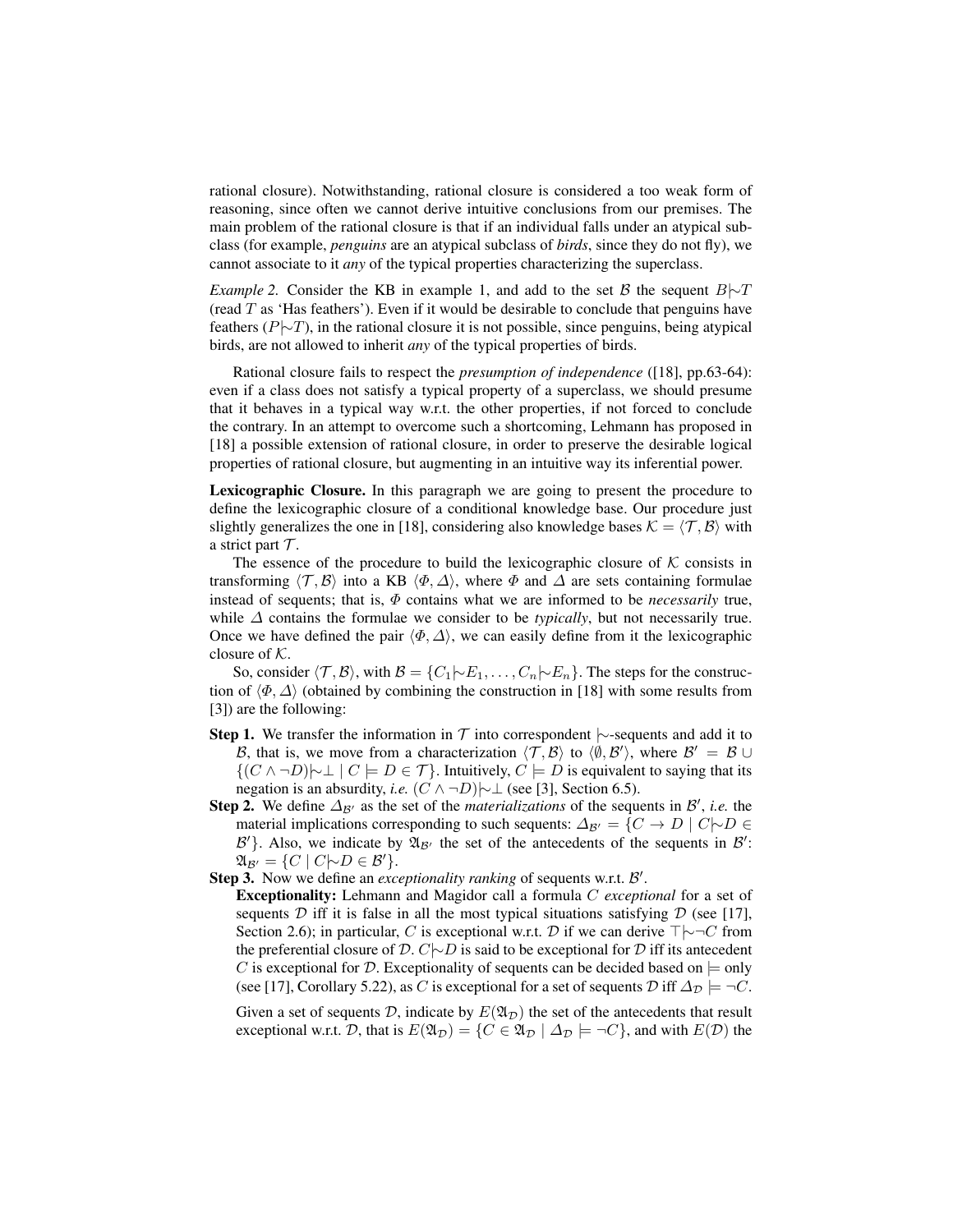exceptional sequents in  $D$ , *i.e.*  $E(D) = \{C \mid D \in D \mid C \in E(\mathfrak{A}_D)\}\)$ . Obviously, for every  $D, E(D) \subseteq D$ .

- **Step 3.1.** We can construct iteratively a sequence  $\mathcal{E}_0, \mathcal{E}_1 \dots$  of subsets of the conditional base  $\mathcal{B}'$  in the following way:  $\mathcal{E}_0 = \mathcal{B}', \mathcal{E}_{i+1} = E(\mathcal{E}_i)$ . Since  $\mathcal{B}'$  is a finite set, the construction will terminate with an empty  $(\mathcal{E}_n = \emptyset)$  or a finite  $(\mathcal{E}_n + 1 = \mathcal{E}_n \neq \emptyset)$  fixed point of E.
- **Step 3.2.** Using such a sequence, we can define a ranking function  $r$  that associates to every sequent in  $\mathcal{B}'$  a number, representing its level of exceptionality:

$$
r(C|\sim D) = \begin{cases} i & \text{if } C|\sim D \in \mathcal{E}_i \text{ and } C|\sim D \notin \mathcal{E}_{i+1} \\ \infty & \text{if } C|\sim D \in \mathcal{E}_i \text{ for every } i \end{cases}.
$$

- Step 4. In Step 3, we defined the materialization of  $\mathcal{B}'$  and the rank of every sequent in it. Now,
	- Step 4.1. we can determine if  $\mathcal{B}'$  is inconsistent. A conditional base is inconsistent if in its preferential closure we obtain the sequent  $\top \rightarrow \bot$  (from this sequent we can derive any other sequent using (RW) and (CM)). Given the result in Step 3.1, we can check the consistency of B' using  $\Delta_{\mathcal{B}'}$ :  $\top \rightarrow \bot$  is in the preferential closure of  $\mathcal{B}'$  iff  $\Delta_{\mathcal{B}'} \models \bot$ .
	- Step 4.2. Assuming B' is consistent, and given the ranking, we define the *background theory*  $\widetilde{T}$  of the agent as  $\widetilde{T} = {\top \models \neg C \mid C \neg D \in \mathcal{B}' \text{ and } r(C \neg D) =$  $\{\infty\}^4$ , and a correspondent set of formulae  $\Phi = \{\neg C \mid \top \models \neg C \in \tilde{\mathcal{T}}\}$  (one may verify that, modulo classical logical equivalence,  $\mathcal{T} \subseteq \widetilde{\mathcal{T}}$ ).
	- Step 4.3. once we have  $\mathcal{T}$ , we can also identify the set of sequents  $\mathcal{B}$ , *i.e.*, the defeasible part of the information contained in  $\mathcal{B}' : \widetilde{\mathcal{B}} = \{ C | \neg D \in \mathcal{B}' \mid r(C | \neg D) \leq C \}$  $\{\infty\}$  (one may verify that  $\widetilde{\mathcal{B}} \subseteq \mathcal{B}$ ). We indicate the ranking of  $\widetilde{\mathcal{B}}$  as the highest ranking value of the conditionals in  $\tilde{\mathcal{B}}$ , *i.e.*  $r(\tilde{\mathcal{B}}) = \max\{r(C|\sim D) \mid C|\sim D \in$  $\widehat{\mathcal{B}}$ .

Essentially, so far we have moved the non-defeasible knowledge 'hidden' in  $\beta$  to  $\mathcal{T}$ .

**Step 5.** Now we can define the lexicographic closure of  $\langle \mathcal{T}, \mathcal{B} \rangle$ . Consider the set of the *materializations* of the sequents in B,  $\Delta = \{C \rightarrow D \mid C \mid \neg D \in \mathcal{B}\}\$ , and assume that  $r(\tilde{B}) = k$ .  $\Delta^k$  represents the subset of  $\Delta$  composed by conditionals of rank k, *i.e.*  $\Delta^{i} = \{C \to D \in \Delta \mid r(C|\sim D) = i\}$ . We can associate to every subset  $D$  of  $\Delta$ a string of natural numbers  $\langle n_0, \ldots, n_k \rangle_{\mathcal{D}}$ , where  $n_0 = \mid \mathcal{D} \cap \Delta^k \mid$ , and, in general,  $n_i = \mid \mathcal{D} \cap \Delta^{k-i} \mid$ . In this way we obtain a string of numbers expressing how many materializations of defaults are contained in  $D$  for every ranking value. We can order linearly the tuples  $\langle n_0, \ldots, n_k \rangle_{\mathcal{D}}$  using the classic lexicographic order:  $\langle n_0, \ldots, n_k \rangle \geq \langle m_0, \ldots, m_k \rangle$  iff

(*i*) for every  $i$  ( $0 \le i \le k$ ),  $n_i \ge m_i$ , or

(*ii*) if  $n_i < m_i$ , there is a *j* s.t.  $j < i$  and  $n_j > m_j$ .

<sup>&</sup>lt;sup>4</sup> One may easily verify the correctness of this definition referring to the following results in [3], Section 7.5.3: Definition 7.5.1, the definition of *clash* (p.178), Corollary 7.5.7, Definition 7.5.2, and Lemma 7.5.5. It suffices to show that the set of the sequents with  $\infty$  as ranking value represents the greatest clash of  $\beta$ , which can be proved quite immediately by the definition of the exceptionality ranking.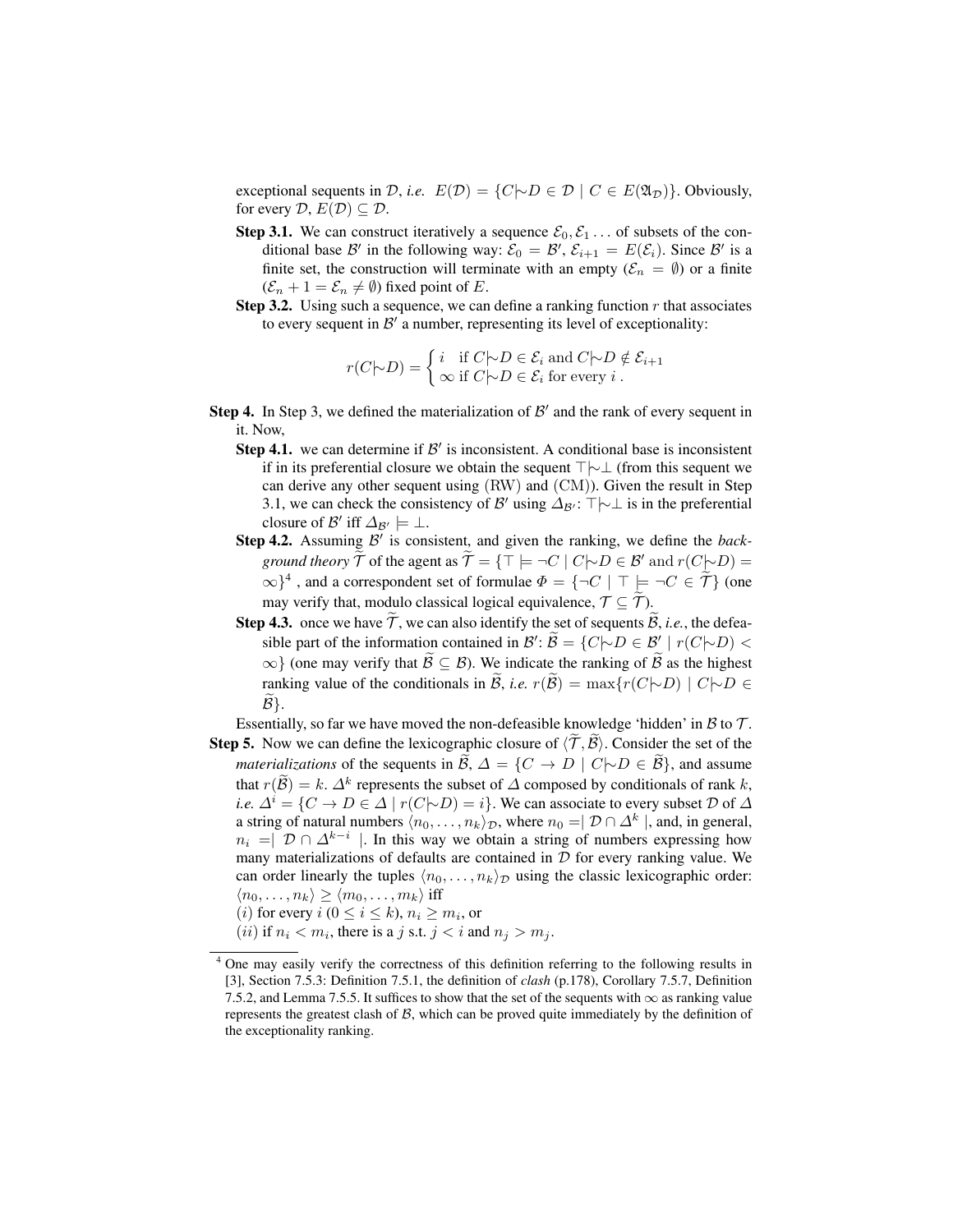This lexicographic order is based on the intuitions that the more conditionals are satisfied, the better it is, and that more exceptional conditionals have the priority over less exceptional ones. The linear ordering > between the tuples corresponds to a modular ordering  $\prec$  between the subsets of  $\Delta$ :

Seriousness ordering  $\prec$  ([18], Definition 2). Let D and E be subsets of  $\Delta$ . D is preferred to (*more serious than*)  $\mathcal{E}(\mathcal{D} \prec \mathcal{E})$  iff  $\langle n_0, \ldots, n_k \rangle_{\mathcal{D}} > \langle n_0, \ldots, n_k \rangle_{\mathcal{E}}$ .

Given a conditional knowledge base  $\langle \mathcal{T}, \mathcal{B} \rangle$  (transformed into  $\langle \Phi, \Delta \rangle$ ) and a set of premises  $\Gamma$ , we indicate by  $\mathfrak D$  the set of the preferred subsets of  $\Delta$  that are consistent with the certain information we have at our disposal, that is  $\Phi$  and  $\Gamma$ :

$$
\mathfrak{D}_{\varGamma} = \min_{\prec} \{ \mathcal{D} \subseteq \varDelta \mid \varGamma \cup \varPhi \cup \mathcal{D} \not\models \bot \}
$$

The consequence relation  $\vdash^l_{(T,B)}$ , corresponding to the lexicographic closure of  $\langle \mathcal{T}, \mathcal{B} \rangle$ , will be defined as:

$$
\Gamma \models^{\iota} (\tau, \mathcal{B}) E
$$
 iff  $\Gamma \cup \Phi \cup \mathcal{D} \models E$  for every  $\mathcal{D} \in \mathfrak{D}_{\Gamma}$ .

The procedure proposed by Lehmann relies heavily on a proposal by Poole, [20], but it makes also use of the cardinality and the exceptionality ranking of the sets of defaults. At the propositional level, the problem of deciding if a sequent  $C\sim D$  is in the lexicographic closure of a conditional base  $K = \langle T, B \rangle$  is exponential (see [18], p.81).

*Example 3.* Consider the knowledge base in the example 2:  $K = \langle T, B \rangle$  with  $T =$  ${P \models B}$  and  $B = {P \rightarrow F, B \rightarrow F, B \rightarrow T}$ . We define (Step 1) the set  $B' = {P \land B}$  $\neg B|\sim\perp, P|\sim\neg F, B|\sim\perp, B|\sim\perp$ , and the ranking values obtained from the materialization of B' are  $r(B|\sim F) = r(B|\sim T) = 0$ ,  $r(P|\sim \neg F) = 1$ ,  $r(P \land \neg B|\sim \perp) = \infty$  (Steps **2-3**). Hence, we end up with a pair  $\langle \Phi, \Delta \rangle$ , with  $\Phi = {\neg (P \land \neg B)}$ ,  $\Delta = \Delta^0 \cup \Delta^1$ ,  $\Delta^{0} = \{B \to F, B \to T\}$ , and  $\Delta^{1} = \{P \to \neg F\}$  (Steps 4-5). We want to check if we can derive  $P\sim T$ , impossible to derive from the rational closure of K. We have to find which are the most serious subsets of  $\Delta$  that are consistent with P and  $\Phi$ : it turns out that there is only one,  $\mathcal{D} = \{B \to T, P \to \neg F\}$ , and we have  $\{P\} \cup \Phi \cup \mathcal{D} \models T$ , that is,  $P\vert \sim_{\langle \mathcal{T},\mathcal{B}\rangle}^l T$ .

#### 3 Lexicographic Closure in  $ALC$

Now we redefine Lehmann's procedure for the DL case. We consider a significant DL representative, namely  $\text{ALC}$  (see e.g. [1], Chap. 2).  $\text{ALC}$  corresponds to a fragment of first order logic, using monadic predicates, called *concepts*, and diadic ones, called *roles*. To ease the reader in taking account of the correspondence between the procedure presented in Section 2 and the proposal in  $ALC$ , we are going to use the same notation for the components playing an analogous role in the two constructions: capital letters  $C, D, E, \ldots$  now indicate *concepts*, instead of propositions, and  $\models$  and  $\models$  to indicate, respectively, the 'classical' consequence relation of ALC and a non-monotonic consequence relation in ALC. We have a finite set of *concept names* C, a finite set of *role names*  $R$  and the set  $\mathcal L$  of  $\mathcal{ALC}$  *-concepts* is defined inductively as follows: (i)  $C \subset \mathcal{L}$ ; (ii)  $\top, \bot \in \mathcal{L}$ ; (iii)  $C, D \in \mathcal{L} \Rightarrow C \sqcap D, C \sqcup D, \neg C \in \mathcal{L}$ ; and (iii)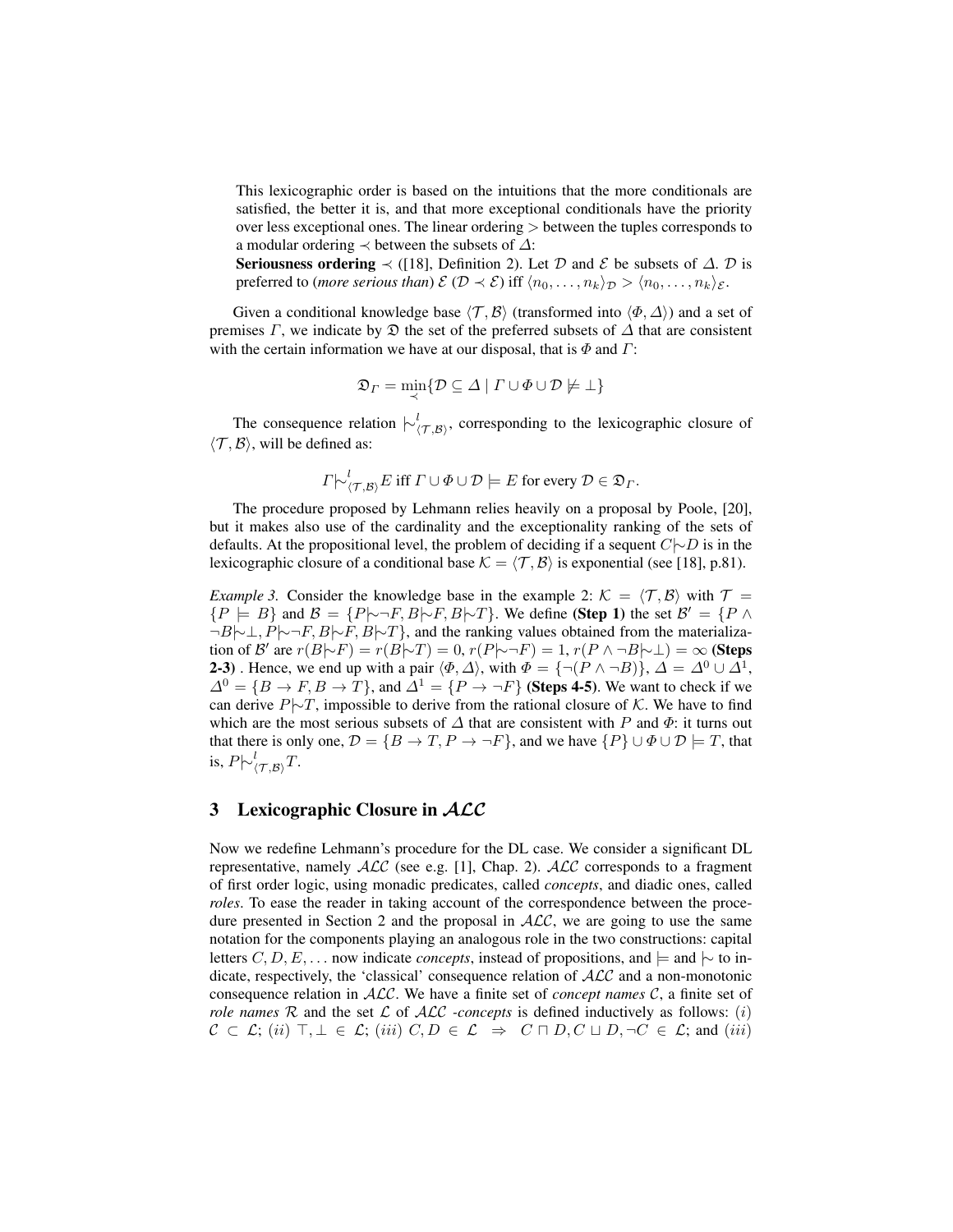$C \in \mathcal{L}, R \in \mathcal{R} \Rightarrow \exists R.C, \forall R.C \in \mathcal{L}$ . Concept  $C \rightarrow D$  is used as a shortcut of  $\neg C \sqcup D$ . The symbols  $\sqcap$  and  $\sqcup$  correspond, respectively, to the conjunction  $\land$  and the disjunction ∨ of classical logic. Given a set of *individuals* O, an *assertion* is of the form  $a:C(C \in \mathcal{L})$  or of the form  $(a, b):R (R \in \mathcal{R})$ , respectively indicating that the individual  $a$  is an instance of concept  $C$ , and that the individuals  $a$  and  $b$  are connected by the role R. A *general inclusion axiom* (GCI) is of the form  $C \subseteq D$  ( $C, D \in \mathcal{L}$ ) and indicates that any instance of C is also an instance of D. We use  $C = D$  as a shortcut of the pair of  $C \sqsubset D$  and  $D \sqsubset C$ .

From a FOL point of view, concepts, roles, assertions and GCIs, may be seen as formulae obtained by the following transformation

$$
\tau(a:C) = \tau(a,C) \n\tau((a,b):R) = R(a,b) \n\tau(C \sqsubseteq D) = \tau(x,C) \rightarrow \tau(x,D) \n\tau(C \sqsubseteq D) = \tau(x,C) \rightarrow \tau(x,D) \n\tau(x,A) = A(x) \n\tau(x,A) = \tau(x,C) \n\tau(x,B,C) = \exists y.R(x,y) \land \tau(y,C) \n\tau(x,\neg C) = \neg \tau(x,C) \n\tau(x,\forall R.C) = \forall y.R(x,y) \rightarrow \tau(y,C).
$$

Now, a classical knowledge base is defined by a pair  $\mathcal{K} = \langle \mathcal{A}, \mathcal{T} \rangle$ , where  $\mathcal{T}$  is a finite set of GCIs (a *TBox*) and A is a finite set of assertions (the *ABox*), whereas a *defeasible knowledge base* is represented by a triple  $K = \langle A, T, B \rangle$ , where additionally B is a finite set of *defeasible inclusion axioms* of the form  $C \nsubseteq D$  ('an instance of a concept C is typically an instance of a concept D' ), with  $C, D \in \mathcal{L}$ .

*Example 4.* Consider Example 3. Just add a role *Prey* in the vocabulary, where a role instantiation  $(a, b)$ : Prey is read as 'a preys on b', and add also two more concepts, I (Insect) and Fi (Fish). A defeasible KB is  $K = \langle A, \mathcal{T}, \mathcal{B} \rangle$  with  $\mathcal{A} = \{a:P, b:B,$  $(a, c):Prey, (b, c):Prey\}; \mathcal{T} = \{P \sqsubseteq B, I \sqsubseteq \neg Fi\}$  and  $\mathcal{B} = \{P \sqsubseteq \neg F, B \sqsubseteq F, P \sqsubseteq \neg F\}$  $B \in T, P \in \forall Prey. Fi, B \in \forall Prey. I$ .  $\square$ 

The particular structure of a defeasible KB allows for the 'isolation' of the pair  $\langle \mathcal{T}, \mathcal{B} \rangle$ , that we could call the *conceptual system* of the agent, from the information about the individuals (formalised in  $A$ ) that will play the role of the facts known to be true. In the next section we are going to work with the information about concepts  $\langle \mathcal{T}, \mathcal{B} \rangle$  first, exploiting the immediate analogy with the homonymous pair of Section 2, then we will address the case involving individuals as well.

**Construction of the Lexicographic Closure.** We apply to  $\langle \mathcal{T}, \mathcal{B} \rangle$  a procedure analogous to the propositional one, in order to obtain from  $\langle \mathcal{T}, \mathcal{B} \rangle$  a pair  $\langle \Phi, \Delta \rangle$ , where  $\Phi$  and  $\Delta$  are two sets of concepts, the former representing the background knowledge, that is, concepts necessarily applying to each individual, the latter playing the role of defaults, that is, concepts that, modulo consistency, apply to each individual. Hence, starting with  $\langle \mathcal{T}, \mathcal{B} \rangle$ , we apply the following steps.

- **Step 1.** Define  $\mathcal{B}' = \mathcal{B} \cup \{C \sqcap \neg D \sqsubseteq \bot \mid C \sqsubseteq D \in \mathcal{T}\}$ . Now our agent is characterized by the pair  $\langle \emptyset, \mathcal{B}' \rangle$ .
- **Step 2.** Define  $\Delta_{\mathcal{B}'} = {\top \sqsubseteq C \rightarrow D \mid C \sqsubseteq D \in \mathcal{B}'},$  and define a set  $\mathfrak{A}_{\mathcal{B}'}$  as the set of the antecedents of the conditionals in B', *i.e.*  $\mathfrak{A}_{\mathcal{B}'} = \{C \mid C \subseteq D \in \mathcal{B}'\}.$
- Step 3. We determine the exceptionality ranking of the sequents in  $\mathcal{B}'$  using the set of the antecedents  $\mathfrak{A}_{\mathcal{B}'}$  and the materializations in  $\Delta_{\mathcal{B}'},$  where a concept C is *exceptional* w.r.t. a set of sequents  $\mathcal{D}$  iff  $\Delta_{\mathcal{D}}$   $\models \top \sqsubseteq \neg C$ . The steps are the same of the propositional case (Steps 3.1 – 3.2), we just replace the expression  $\Delta_{\mathcal{D}} \models \neg C$  with the expression  $\Delta_{\mathcal{D}}$   $\models \top \sqsubseteq \neg C$ . In this way we define a ranking function r.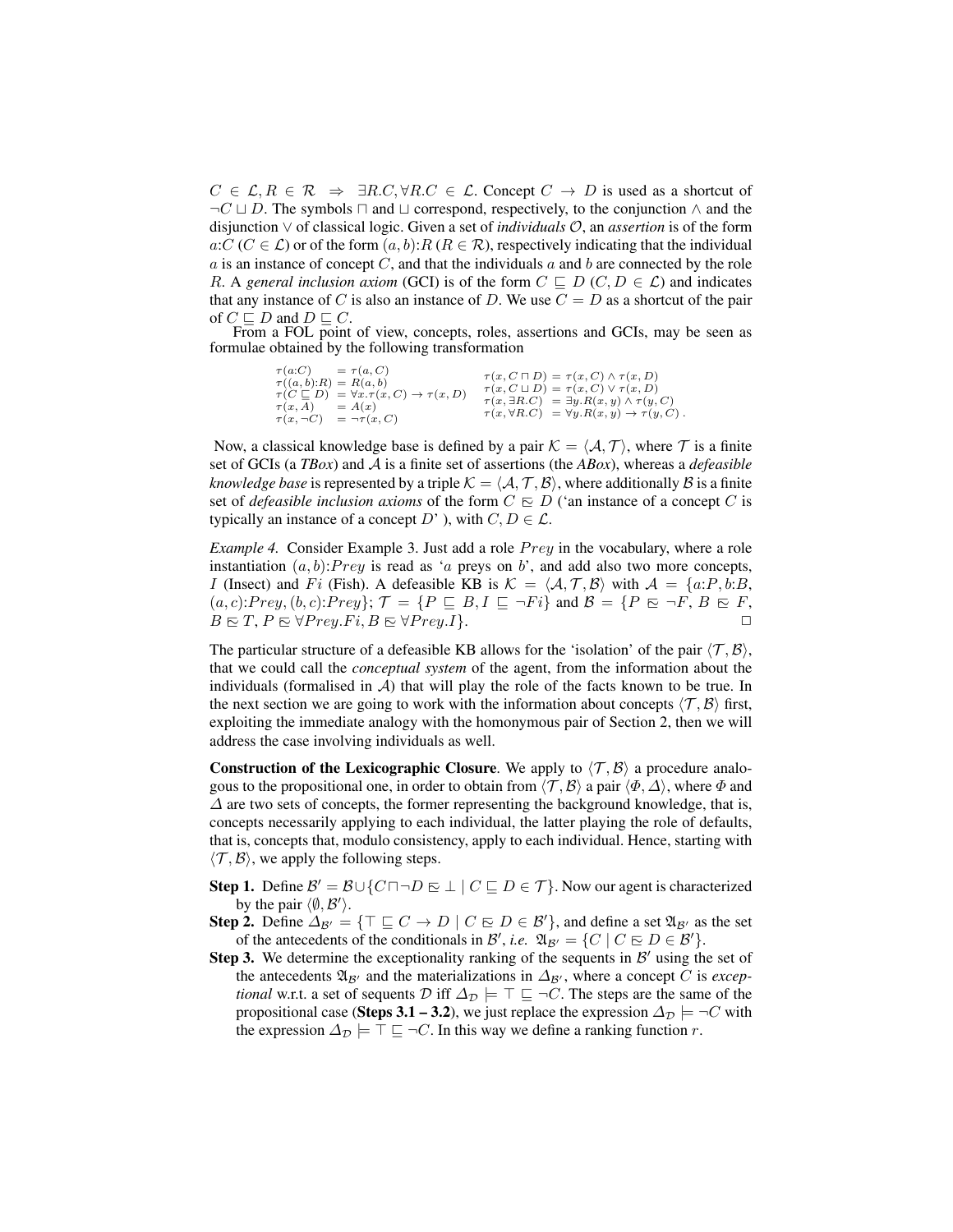**Step 4.** From  $\Delta_{\mathcal{B}}$  and the ranking function r we obtain (i) that (Step 4.1.) we can verify if the conceptual system of the agent is consistent by checking the consistency of  $\Delta_{\mathcal{B}}$ , and (ii) (Steps 4.2.-4.3.) we can define the real background theory and the defeasible information of the agent, respectively the sets  $\widetilde{\mathcal{T}}$  and  $\widetilde{\mathcal{B}}$  as:

$$
\widetilde{\mathcal{T}} = \{ \top \sqsubseteq \neg C \mid C \sqsubseteq D \in \mathcal{B}' \text{ and } r(C \sqsubseteq D) = \infty \}
$$
  

$$
\widetilde{\mathcal{B}} = \{ C \sqsubseteq D \mid C \sqsubseteq D \in \mathcal{B}' \text{ and } r(C \sim D) < \infty \}.
$$

From  $\widetilde{\mathcal{T}}$  and  $\widetilde{\mathcal{B}}$  we define the correspondent sets of concepts  $\Phi = \{\neg C \mid \top \sqsubseteq \neg C \in$  $\widetilde{\mathcal{T}}$ } and  $\Delta = \{ C \to D \mid C \sqsubseteq D \in \widetilde{\mathcal{B}} \}.$ 

**Step 5.** Now, obtained  $\langle \Phi, \Delta \rangle$  and the ranking value of the elements of  $\widetilde{\mathcal{B}}$  and, consequently, of  $\Delta$  (assume  $r(\mathcal{B}) = k$ ), we can determine the seriousness ordering on the subsets of  $\Delta$ . The procedure is the same as for the propositional case, that is,  $(i)$ we associate to every subset D of  $\Delta$  a string  $\langle n_0, \ldots, n_k \rangle$  with  $n_i = \mid \mathcal{D} \cap \Delta^{k-i} \mid$ , and we obtain a lexicographic order '>' between the strings. Then we define the seriousness ordering  $\prec$  between the subsets of  $\Delta$  as

$$
\mathcal{D} \prec \mathcal{E} \text{ iff } \langle n_0, \ldots, n_k \rangle_{\mathcal{D}} > \langle n_0, \ldots, n_k \rangle_{\mathcal{E}}
$$

for every pair of subsets  $D$  and  $\mathcal E$  of  $\Delta$ .

Hence, we obtain an analogous of the procedure defined for the propositional case by substituting the conceptual system  $\langle \mathcal{T}, \mathcal{B} \rangle$  with the pair  $\langle \Phi, \Delta \rangle$ .

Closure Operation over Concepts. Consider the pair  $\langle \Phi, \Delta \rangle$ . Now we specify the notion of lexicographic closure over the concepts, that is, a relation  $\big| \sim_{(\mathcal{T},\mathcal{B})}^l$  that tells us what presumably follows from a finite set of concepts  $\Gamma$ . Again, we define for a set of premises  $\Gamma$  the set of the most serious subsets of  $\Delta$  that are consistent with  $\Gamma$  and  $\Phi$ .

$$
\mathfrak{D}_{\varGamma} = \min_{\prec} \{ \mathcal{D} \subseteq \varDelta \mid \varphi \bigcap \varGamma \sqcap \bigcap \varPhi \sqcap \bigcap \mathcal{D} \sqsubseteq \bot \}
$$

Having obtained  $\mathfrak{D}_\Gamma$ , the lexicographic closure is defined as follows:

$$
\Gamma \bigupharpoonright^l_{(\mathcal{T},\mathcal{B})} E \text{ iff } \models \Box \Gamma \sqcap \Box \Phi \sqcap \Box \mathcal{D} \sqsubseteq E \text{ for every } \mathcal{D} \in \mathfrak{D}_{\Gamma} .
$$

We can prove two main properties characterizing the proposition lexicographic closure and respected by  $\vdash^l_{(\mathcal{T},\mathcal{B})}:(i)\vdash^l_{(\mathcal{T},\mathcal{B})}$  is a rational consequence relation, and  $(ii)\vdash^l_{(\mathcal{T},\mathcal{B})}$ extends the rational closure.

**Proposition 1.**  $\vdash_{\langle \widetilde{\mathcal{T}}, \widetilde{\mathcal{B}} \rangle}$  is a rational consequence relation validating  $\mathcal{K} = \langle \mathcal{T}, \mathcal{B} \rangle$ .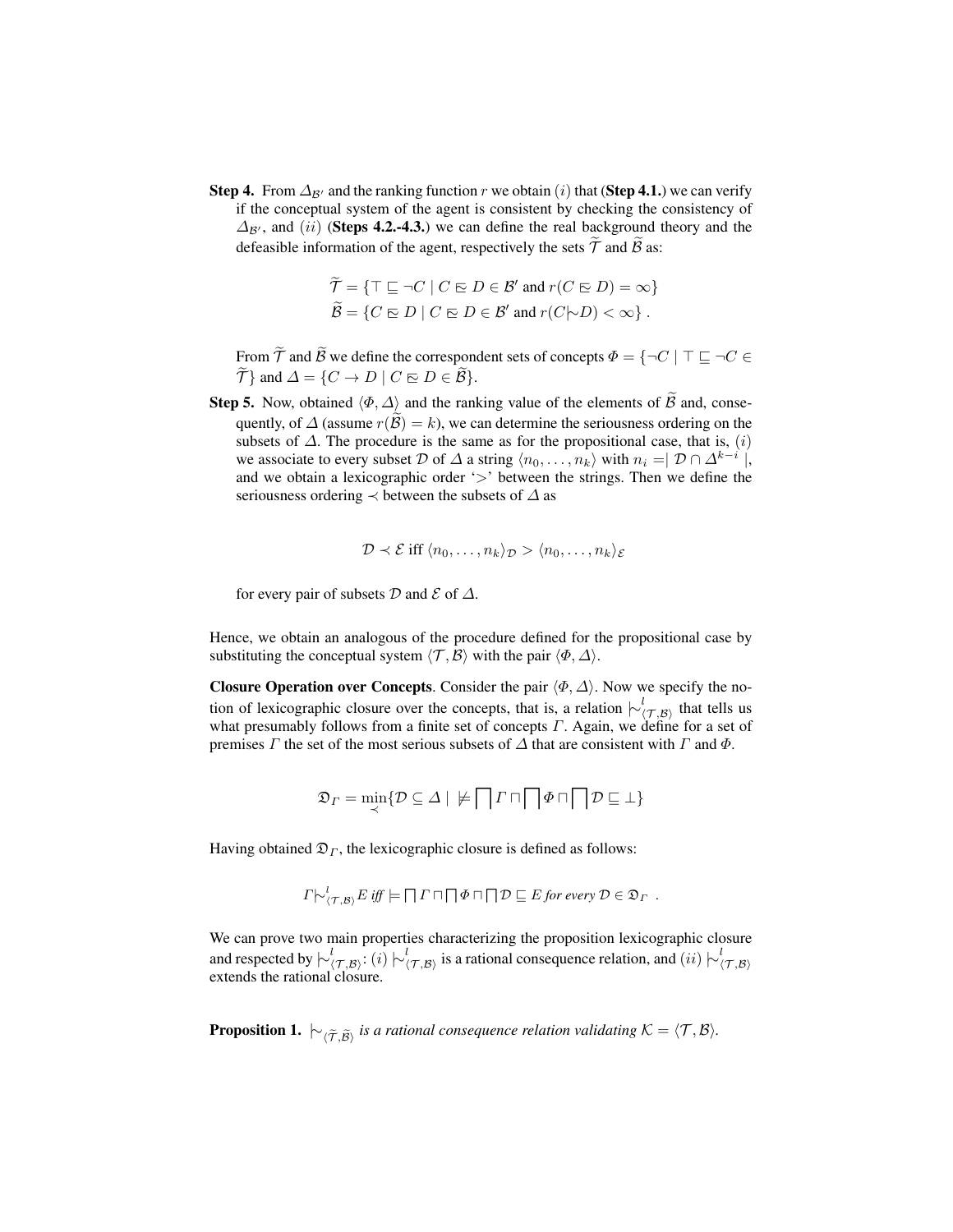This can be shown by noting that the analogous properties of the propositional rational consequence relation are satisfied, namely:

(REF) 
$$
C \rvert_{\neg(\mathcal{T},\Delta)} C
$$
  
\n $C \rvert_{\neg(\mathcal{T},\Delta)} E$   $\models C = D$   
\n $D \rvert_{\neg(\mathcal{T},\Delta)} E$  (RW)  $\frac{C \rvert_{\neg(\mathcal{T},\Delta)} D}{C \rvert_{\neg(\mathcal{T},\Delta)} E}$   
\n(CT)  $\frac{C \sqcap D \rvert_{\neg(\mathcal{T},\Delta)} E}{C \rvert_{\neg(\mathcal{T},\Delta)} E}$  (CW)  $\frac{C \rvert_{\neg(\mathcal{T},\Delta)} D}{C \rvert_{\neg(\mathcal{T},\Delta)} E}$   
\n(CM)  $\frac{C \rvert_{\neg(\mathcal{T},\Delta)} E}{C \sqcap D \rvert_{\neg(\mathcal{T},\Delta)} E}$   
\n(CM)  $\frac{C \rvert_{\neg(\mathcal{T},\Delta)} E}{C \sqcap D \rvert_{\neg(\mathcal{T},\Delta)} E}$   
\n(CM)  $\frac{C \rvert_{\neg(\mathcal{T},\Delta)} E}{C \sqcap D \rvert_{\neg(\mathcal{T},\Delta)} D}$   
\n(CM)  $\frac{C \rvert_{\neg(\mathcal{T},\Delta)} D}{C \sqcap D \rvert_{\neg(\mathcal{T},\Delta)} D}$ 

For the rational closure in  $ALC$ , we refer to the construction presented in [9], Section 3. We indicate by  $\overline{\backslash^{r}(\tau, \mathcal{B})}$  the consequence relation defined there.

**Proposition 2.** The lexicographic closure extends the rational closure, i.e.  $\vdash^r_{(\mathcal{T},\mathcal{B})} \subseteq$  $\vdash^l_{\langle \mathcal{T}, \mathcal{B} \rangle}$  for every pair  $\langle \mathcal{T}, \mathcal{B} \rangle$ *.* 

To prove this it is sufficient to check that, given a set of premises  $\Gamma$  and a pair  $\langle \Phi, \Delta \rangle$ , each of the sets in  $\mathfrak{D}_\Gamma$  classically implies the default information that would be associated to  $\Gamma$  in its rational closure, as defined in [9].

Let us work out the analogue of Example 3 in the DL context.

*Example 5.* Consider the KB of Example 4 without the ABox. Hence, we start with  $\mathcal{K} = \langle \mathcal{T}, \mathcal{B} \rangle$ . Then  $\mathcal{K}$  is changed into  $\mathcal{B}' = \{P \sqcap \neg B \sqsubseteq \bot, I \sqcap Fi \sqsubseteq \bot, P \sqsubseteq \neg F, B \sqsubseteq F,$  $B \nightharpoonup T$ ,  $P \nightharpoonup \ntriangleright Prey. Fi$ ,  $B \nightharpoonup \nightharpoonup Prey.\overline{I}$ . The set of the materializations of  $B'$  is  $\Delta_{\mathcal{B}'} = \{ \top \sqsubseteq P \land \neg B \to \bot, \top \sqsubseteq I \sqcap Fi \to \bot, \top \sqsubseteq P \to \neg F, \top \sqsubseteq B \to F, \top \sqsubseteq B \to \bot\}$  $T, \top \sqsubseteq P \to \forall Prey. Fi, \top \sqsubseteq B \to \forall Prey. I\}$ , with  $\mathfrak{A}_{\mathcal{B}'} = \{P \land \neg B, I \sqcap Fi, P, B\}.$ Following the procedure at Step 3, we obtain the ranking values of every inclusion axiom in B': namely,  $r(B \in F) = r(B \in T) = r(B \in \forall \overline{P}rey. I) = 0; r(\overline{P} \in \neg F) = 0$  $r(P \in \forall \text{Prey}.Fi) = 1$  and  $r(P \cap \neg B \in \bot) = r(I \cap Fi \in \bot) = \infty$ . From such a ranking, we obtain a background theory  $\Phi = \{ \neg (P \land \neg B), \neg (I \cap Fi) \}$ , and a default set  $\Delta = \Delta^0 \cup \Delta^1$ , with

$$
\Delta^{0} = \{ B \to F, B \to T, B \to \forall Prey.I \}
$$
  

$$
\Delta^{1} = \{ P \to \neg F, P \to \forall Prey.Fi \} .
$$

To check if  $P\upharpoonright^l_{\langle\mathcal{T},\mathcal{B}\rangle}T$ , we have to find the most serious subsets of  $\Delta$  that are consistent with P and the concepts in  $\Phi$  (*i.e.* the most serious subsets D of  $\Delta$  s.t.  $\not\models \Box \Gamma \Box \Box \Phi \Box$  $\Box$   $\Box$   $\Box$   $\Box$ . Turns out that there is only one,  $\mathcal{D} = \{P \rightarrow \neg F, P \rightarrow \forall Prey.Fi, B \rightarrow T\}$ , and  $\models P \sqcap \sqcap \Phi \sqcap \sqcap \mathcal{D} \sqsubseteq T$ .

It is easy to check that we obtain the analogue sequents as in the propositional case and avoid the same undesirable ones. Moreover we can derive also sequents connected to the roles, such as  $B \sim_{(\mathcal{T}, \mathcal{B})}^l \forall Prey. \neg Fi$  and  $P \sim_{(\mathcal{T}, \mathcal{B})}^l \forall Prey. \neg I.$   $\Box$ 

We do not have yet a proper proof, but we conjecture that the decision procedure should be EXPTIME-complete also in  $ALC$ .

Closure Operation over Individuals. Now we will pay attention on how to apply the lexicographic closure to the ABox. Unfortunately, the application of the lexicographic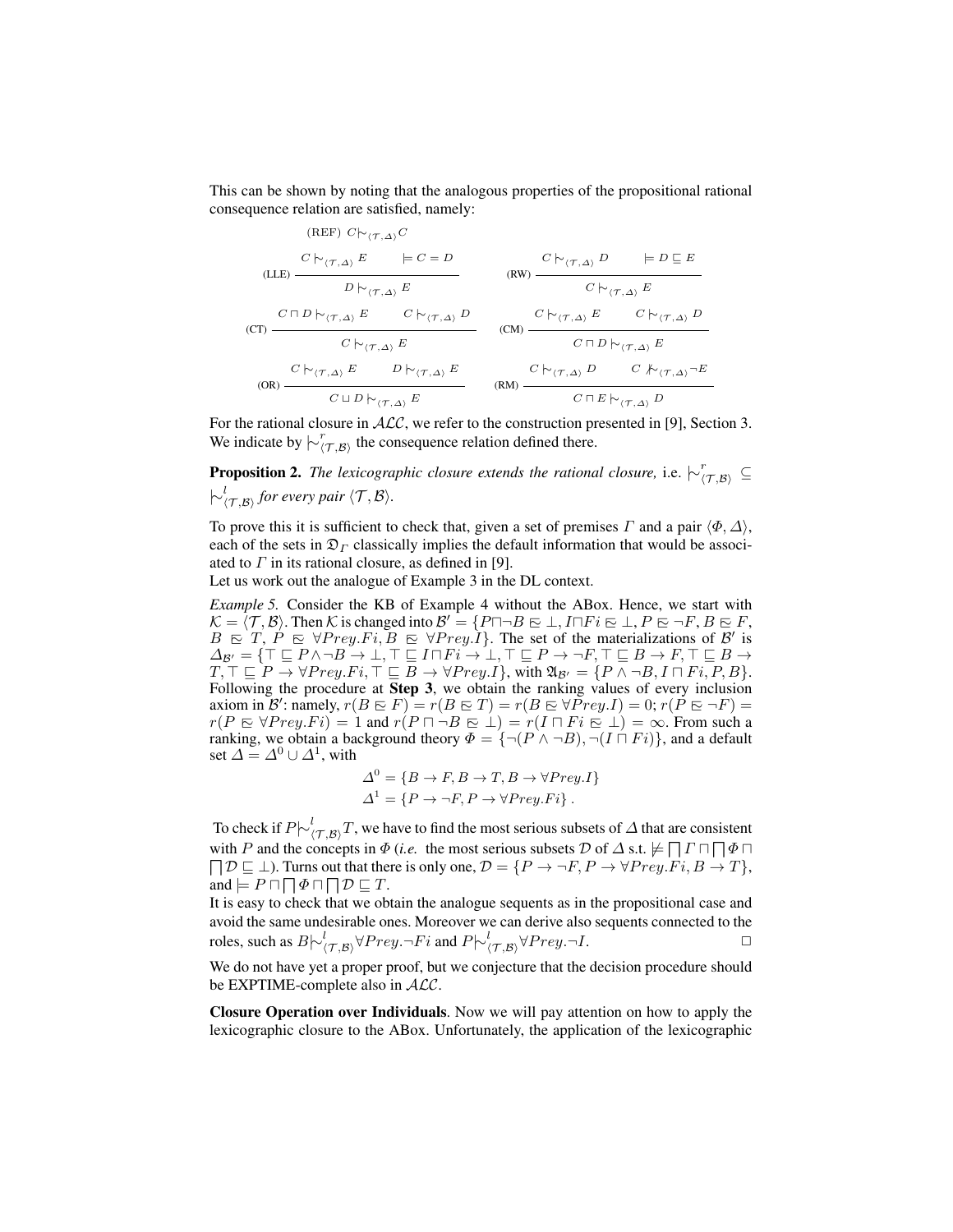closure to the ABox results into a really more complicated procedure than in the case of rational closure, as presented in the last paragraph of [9], Section 3. Assume that we have already transformed our conceptual system  $\langle \mathcal{T}, \mathcal{B} \rangle$  into a pair  $\langle \mathcal{T}, \mathcal{B} \rangle$ , and eventually into a pair  $\langle \Phi, \Delta \rangle$ . In particular, dealing with the ABox, we assume that we start with a knowledge base  $K = \langle A, \tilde{T}, \Delta \rangle$ . We would like to infer whether a certain individual  $a$  is presumably an instance of a concept  $C$  or not. The basic idea remains to associate to every individual in  $\mathcal A$  every default information from  $\Delta$  that is consistent with our knowledge base, respecting the seriousness ordering of the subsets of  $\Delta$ . As we will see, the major problem to be addressed here is that we cannot obtain anymore a unique lexicographic extension of the KB.

*Example 6.* Consider  $K = \langle A, \emptyset, \Delta \rangle$ , with  $A = \{(a, b):R\}$  and  $\Delta = \{A \cap \forall R.\neg A\}.$ Informally, if we apply the default to a first, we get  $b: \neg A$  and we cannot apply the default to b, while if we apply the default to b first, we get  $b:A$  and we cannot apply the default to  $a$ . Hence, we may have *two* extensions.  $\square$ 

The possibility of multiple extensions is due to the presence of the roles, that allow the transmission of information from an individual to another; if every individual was 'isolated', without role-connections, then the addition of the default information to each individual would have been a 'local' problem, treatable without considering the concepts associated to the other individuals in the domain, and the extension of the knowledge base would have been unique. On the other hand, while considering a specific individual, the presence of the roles forces to consider also the information associated to other individuals in order to maintain the consistency of the knowledge base, and, as shown in example 6, the addition of default information to one individual could prevent the association of default information to another.

We assume that  $\langle A, \mathcal{T} \rangle$  is consistent, *i.e.*  $\langle \mathcal{A}, \mathcal{T} \rangle \not\models a:\bot$ , for any a. With  $\mathcal{O}_{\mathcal{A}}$  we indicate the individuals occurring in A. Given  $\mathcal{K} = \langle A, \mathcal{T}, \Delta \rangle$ , we say that a knowledge base  $\widetilde{\mathcal{K}} = \langle \mathcal{A}_{\Delta}, \mathcal{T} \rangle$  is a *default extension* of K iff

- $\widetilde{\mathcal{K}}$  is classically consistent and  $\mathcal{A} \subseteq \mathcal{A}_{\Lambda}$ .
- For any  $a \in \mathcal{O}_{\mathcal{A}}$ ,  $a:C \in \mathcal{A}_{\Delta} \setminus \mathcal{A}$  iff  $C = \bigcap \mathcal{D}$  for some  $\mathcal{D} \subset \Delta$  s.t.  $\langle \mathcal{A}_{\Delta} \cup$  $\{a:\mathcal{D}'\}, \mathcal{T}\rangle \models \bot$  for every  $\mathcal{D}' \subseteq \Delta$ , with  $\mathcal{D}' \prec \mathcal{D}$ .

Essentially, we assign to each individual  $a \in \mathcal{O}_\mathcal{A}$  one of the most serious default sets that are consistent with the ABox.

*Example 7.* Referring to Example 6, consider  $K = \langle A, \emptyset, \Delta \rangle$ , with  $A = \{(a, b) : R\}$ and  $\Delta = \{A \sqcap \forall R.\neg A,\top\}$ . Then we have two default-assumption extensions, namely  $\widetilde{\mathcal{K}}_1 = \langle \mathcal{A} \cup \{a:A, a:\forall R.\neg A\}, \emptyset \rangle$  and  $\widetilde{\mathcal{K}}_2 = \langle \mathcal{A} \cup \{b:A, b:\forall R.\neg A\}, \emptyset \rangle$ .

A procedure to obtain a set  $A_s$  of default extensions is as follows:

(*i*) fix a linear order  $s = \langle a_1, \ldots, a_m \rangle$  of the individuals in  $\mathcal{O}_A$ , and let  $A_s^0 = \{A\}.$ 

Now, for every  $a_i$ ,  $1 \le i \le m$ , do: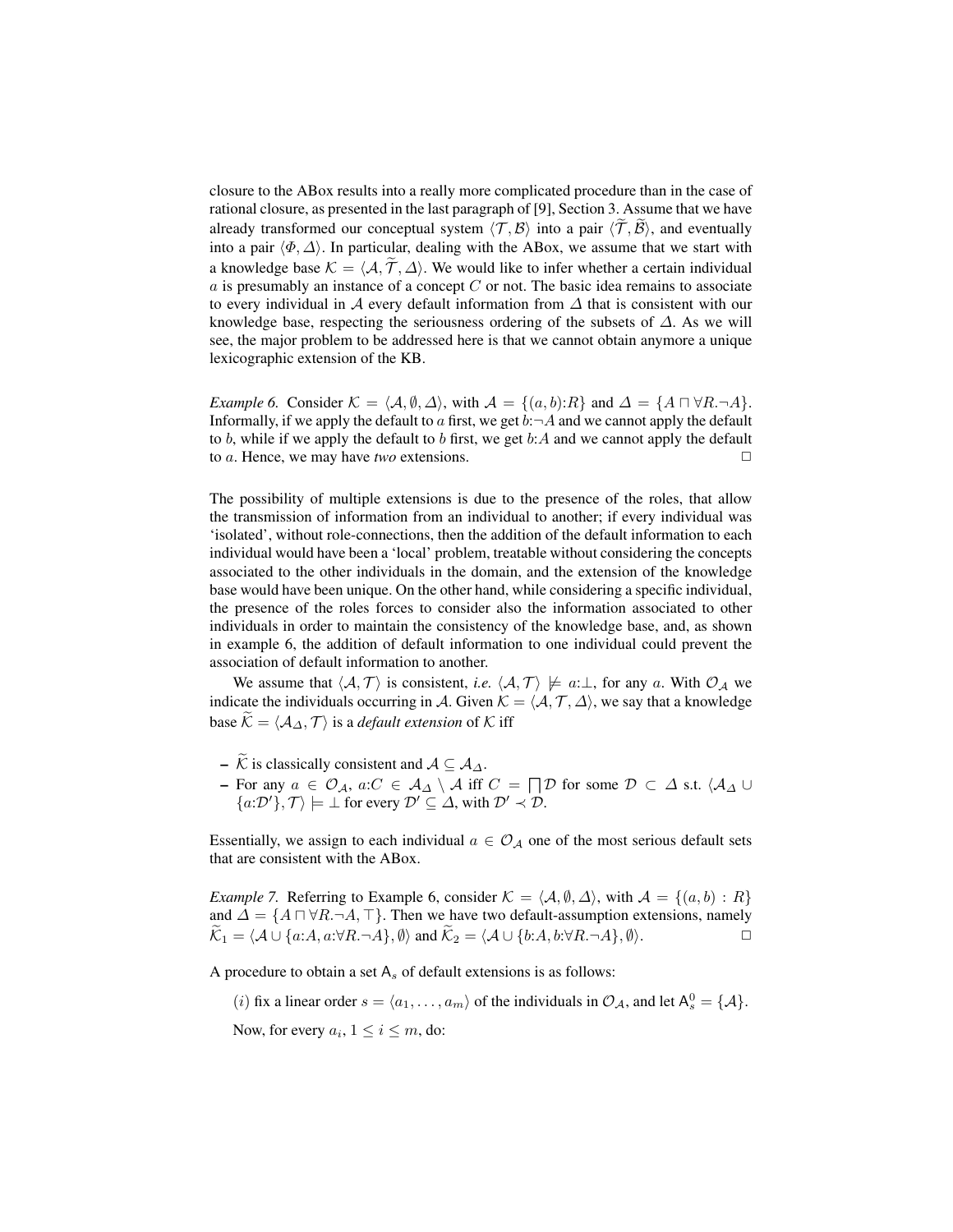(*ii*) for every element  $X$  of  $A_s^{i-1}$ , find the set all the  $\prec$ -minimal default sets  $\{D_1, \ldots,$  $\{\mathcal{D}_n\}$ , s.t.  $\mathcal{D}_j \subseteq \Delta$  and  $\mathcal{X} \cup \{a_i:\bigcap \mathcal{D}_j\}$  is consistent  $(1 \leq j \leq n)$ ;

 $(iii)$  Define a new set  $A_s^i$  containing all the sets  $\mathcal{X} \cup \{a_i : \bigcap \mathcal{D}_j\}$  obtained at the point  $(ii).$ 

(iv) Move to the next individual  $a_{i+1}$ .

 $(v)$  Once the points  $(ii)-(iv)$  have been applied to all the individuals in the sequence  $s = \langle a_1, \ldots, a_m \rangle$ , set  $A_s = A_s^m$ , where  $A_s^m$  is the final set obtained at the end of the procedure.

It can be shown that

**Proposition 3.** An Abox A' is a default extension of  $K = \{A, \Delta\}$  iff it is in the set  $\mathsf{A}_s$ *obtained by some linear ordering* s on  $O_A$  *and the above procedure.* 

For instance, related to Example 7,  $\widetilde{\mathcal{K}}_1$  is obtained from the order  $\langle a, b \rangle$ , while  $\widetilde{\mathcal{K}}_2$  is obtained from the order  $\langle b, a \rangle$ .

*Example 8.* Refer to Example 5, and let  $\mathcal{K} = \{A, \mathcal{T}, \Delta\}$ , where  $\mathcal{A} = \{a : P, b : B,$  $(a, c):Prey, (b, c):Prey\}, \mathcal{T} = \{P \sqsubseteq B, I \sqsubseteq \neg Fi\}, \mathcal{A} = \{B \rightarrow F, B \rightarrow T, B \rightarrow F\}$  $\forall Prey. I, P \rightarrow \neg F, P \rightarrow \forall Prey. Fi$ . If we consider an order where a is before b then we associate  $\mathcal{D} = \{B \to T, P \to \neg F, P \to \forall Prey.Fi\}$  to a, and consequently c is presumed to be a fish and we are prevented in the association of  $B \to \forall Prey. I$  to b. If we consider b before a, c is not a fish and we cannot apply  $P \to \forall Prey. Fi$  to a.  $\Box$ 

If we fix a priori a linear order s on the individuals, we may define a consequence relation depending on the default extensions generated from it, *i.e.* the sets of defaults in  $A_s$ : we say that a:C is a *defeasible consequence* of  $K = \langle A, T, \Delta \rangle$  w.r.t. s, written  $K \Vdash_s^l a:C$ , iff  $\mathcal{A}' \models a:C$  for every  $\mathcal{A} \in A_s$ .

For instance, related to Example 7 and order  $s_1 = \langle a, b \rangle$ , we may infer that  $K \Vdash_{s_1}^l a:A$ , while with order  $s_2 = \langle b, a \rangle$ , we may infer that  $K \Vdash_{s_2}^l b:A$ .

The interesting point of such a consequence relation is that it satisfies the properties of a *rational* consequence relation in the following way.

$$
REF_{DL} \quad \langle A, \Delta \rangle \Vdash_s a:C \text{ for every } a:C \in A
$$
\n
$$
LLE_{DL} \quad \frac{\langle A \cup \{b:D\}, \Delta \rangle \Vdash_s a:C \models D = E}{\langle A \cup \{b:E\}, \Delta \rangle \Vdash_s a:C} \quad\qquad\n\frac{\langle A, \Delta \rangle \Vdash_s a:C}{\langle A \cup \{b:E\}, \Delta \rangle \Vdash_s a:C} \quad\qquad\n\frac{\langle A, \Delta \rangle \Vdash_s a:C \langle A, \Delta \rangle \Vdash_s a:C}{\langle A \cup \{b:E\}, \Delta \rangle \Vdash_s a:C} \quad\qquad\n\frac{\langle A, \Delta \rangle \Vdash_s a:C \langle A, \Delta \rangle \Vdash_s a:C}{\langle A, \Delta \rangle \Vdash_s a:D} \quad\qquad\n\frac{\langle A \cup \{b:D\}, \Delta \rangle \Vdash_s a:C \langle A, \Delta \rangle \Vdash_s a:C}{\langle A \cup \{b:D\}, \Delta \rangle \Vdash_s a:C} \quad\qquad\n\frac{\langle A, \Delta \rangle \Vdash_s a:C \langle A, \Delta \rangle \Vdash_s a:C}{\langle A \cup \{b:D\}, \Delta \rangle \Vdash_s a:C} \quad\qquad\n\frac{\langle A, \Delta \rangle \Vdash_s a:C \langle A, \Delta \rangle \Vdash_s a:C}{\langle A \cup \{b:D\}, \Delta \rangle \Vdash_s a:C} \quad\qquad\n\frac{\langle A, \Delta \rangle \Vdash_s a:C \langle A, \Delta \rangle \Vdash_s a:C}{\langle A \cup \{b:D\}, \Delta \rangle \Vdash_s a:C} \quad\qquad\n\frac{\langle A, \Delta \rangle \Vdash_s a:C \langle A, \Delta \rangle \Vdash_s a(C \cap A,C)}{\langle A \cup \{b:D\}, \Delta \rangle \Vdash_s a(C \cap A,C)} \quad\qquad\n\frac{\langle A, \Delta \rangle \Vdash_s a(C \cap A,C)}{\langle A \cup \{b:D\}, \Delta \rangle \Vdash_s a(C \cap A,C)} \quad\qquad\n\frac{\langle A, \Delta \rangle \Vdash_s a(C \cap A,C)}{\langle A \cup \{b:D\}, \Delta \rangle \Vdash_s a(C \cap A,C)} \quad\qquad\n\frac{\langle A, \Delta \rangle \Vdash_s a(C \cap A,C)}{\langle A, \Delta \rangle \Vdash_s a(C \cap A,C)} \quad\qquad\n\frac{\langle A, \Delta \rangle \Vdash_s a(C \cap A,C)}{\langle A, \Delta \rangle \Vdash_s a(C \
$$

We can show that

Proposition 4. *Given* K *and a linear order* s *of the individuals in* K*, the consequence relation*  $\mathbb{H}_s^l$  *satisfies the properties*  $\text{REF}_{\text{DL}} - \text{RM}_{\text{DL}}$ *.*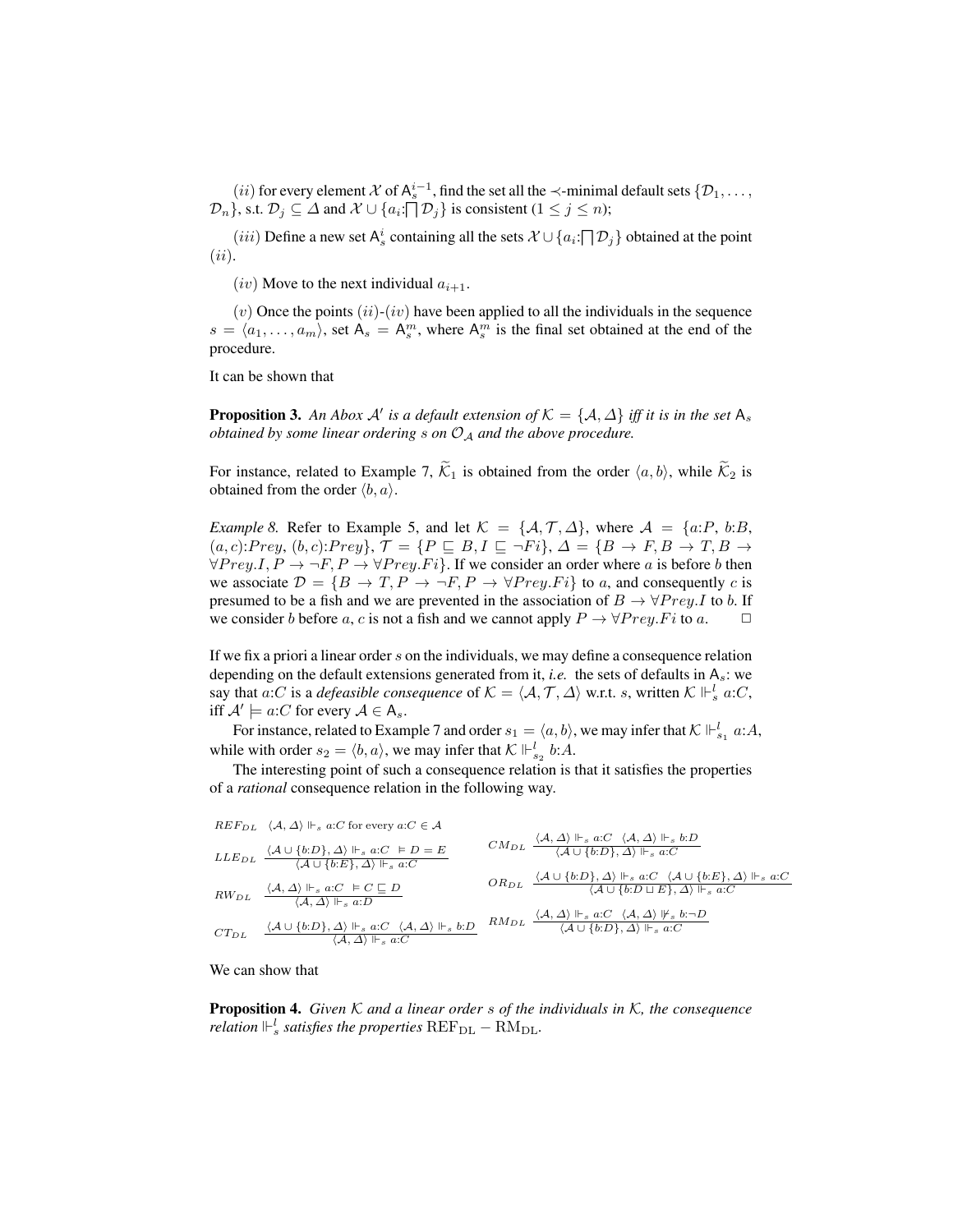### 4 Conclusions

In this paper we have proposed an extension of a main non-monotonic construction, the lexicographic closure (see [18]), for the DL  $ALC$ . This work carries forward the approach presented in [9], where the adaptation of the rational closure in  $\mathcal{ALC}$  is presented. Here we have first presented the procedure at the propositional level, and then we have adapted it for  $\mathcal{ALC}$ , first considering only the conceptual level, the information contained in the TBox, and then considering also the particular information about the individuals, the ABox, assuming we are working with unfoldable KB.

It is straightforward to see that, while the procedure defined for the TBox is simple and well-behaved, the procedure for the ABox is really more complex than the one for the rational closure presented in [9].

Besides checking the exact costs of these procedures from the computational point of view and checking for which other DL formalisms we can apply them, we conjecture that a semantical characterization of the above procedures can be obtained using the kind of semantical constructions presented in [8].

#### References

- 1. Franz Baader, Diego Calvanese, Deborah McGuinness, Daniele Nardi, and Peter Patel-Schneider. *The Description Logic Handbook: Theory, Implementation and Applications*. Cambridge University Press, 2003.
- 2. Franz Baader and Bernhard Hollunder. How to prefer more specific defaults in terminological default logic. In *In Proceedings of the IJCAI*, pages 669–674. Morgan Kaufmann Publishers, 1993.
- 3. Alexander Bochman. *A logical theory of nonmonotonic inference and belief change*. Springer-Verlag New York, Inc., New York, NY, USA, 2001.
- 4. P. Bonatti, C. Lutz, and F. Wolter. The complexity of circumscription in description logic. *Journal of Artificial Intelligence Research*, 35:717–773, 2009.
- 5. Piero A. Bonatti, Marco Faella, and Luigi Sauro. Defeasible inclusions in low-complexity dls. *J. Artif. Intell. Res. (JAIR)*, 42:719–764, 2011.
- 6. Piero A. Bonatti, Marco Faella, and Luigi Sauro. On the complexity of el with defeasible inclusions. In *IJCAI-11*, pages 762–767. IJCAI/AAAI, 2011.
- 7. Gerhard Brewka and D Sankt Augustin. The logic of inheritance in frame systems. In *IJCAI-87*, pages 483–488. Morgan Kaufmann Publishers, 1987.
- 8. K. Britz, T. Meyer, and I. Varzinczak. Semantic foundation for preferential description logics. In D. Wang and M. Reynolds, editors, *Proceedings of the 24th Australasian Joint Conference on Artificial Intelligence*, number 7106 in LNAI, pages 491–500. Springer, 2011.
- 9. Giovanni Casini and Umberto Straccia. Rational closure for defeasible description logics. In Tomi Janhunen and Ilkka Niemelä, editors, *JELIA*, volume 6341 of *Lecture Notes in Computer Science*, pages 77–90. Springer, 2010.
- 10. Giovanni Casini and Umberto Straccia. Defeasible inheritance-based description logics. In *IJCAI-11*, pages 813–818, 2011.
- 11. Francesco M. Donini, Daniele Nardi, and Riccardo Rosati. Description logics of minimal knowledge and negation as failure. *ACM Trans. Comput. Log.*, 3(2):177–225, 2002.
- 12. Dov M. Gabbay, C. J. Hogger, and J. A. Robinson, editors. *Handbook of logic in artificial intelligence and logic programming (vol. 3): nonmonotonic reasoning and uncertain reasoning*. Oxford University Press, Inc., New York, NY, USA, 1994.